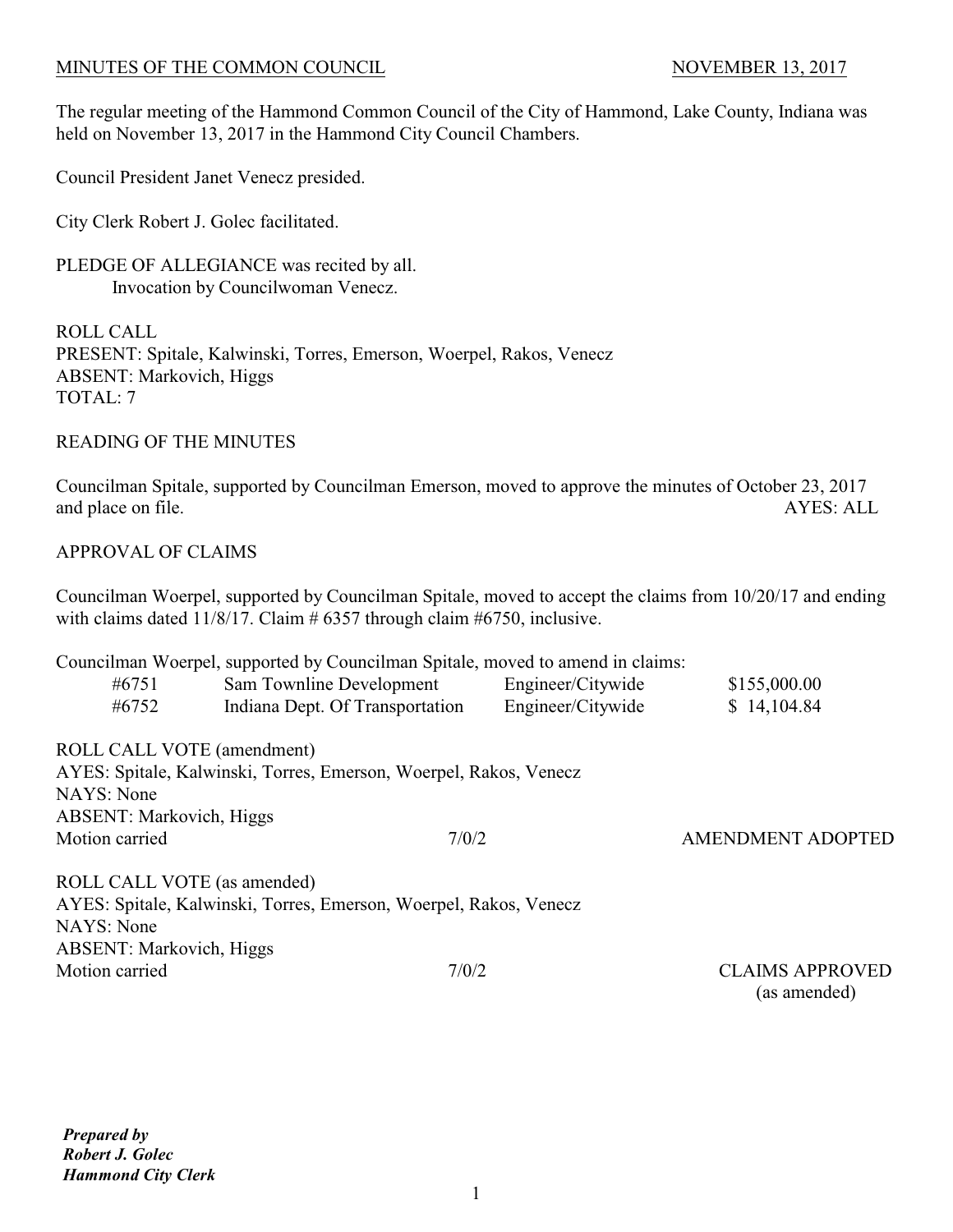#### PUBLIC HEARINGS

17-31 An Ordinance to Appropriate Funds within the Hammond Police Department Grant Fund for 2018

No one spoke.

COMMUNICATIONS None

#### COMMITTEE REPORTS

Finance Committee - Councilman Woerpel - Brought out 17-30 & 17-31.

Community & Crime Watch Committee - Councilwoman Venecz - Announced upcoming meetings: Tues., Nov. 21; East Ham'd Pullman C.W.; Ophelia Steen Center; 6:30 p.m. Hessville C.W.; Thur., Nov. 16; Jean Shepherd Center; 7:00 p.m. Lafayette Neighborhood Watch; Wed., Nov. 15; Lafayette School; 6:30 p.m. S. Ham'd C.W.; Thur., Nov. 16; Ham'd Housing Authority; 7:00 p.m. Wed., Nov. 15; 4:30 p.m.; Douglas Pointe Fri., Nov. 17; 2:00 p.m.; Silver Birch Building

## ORDINANCE 3RD READING - FINAL PASSAGE

17-30 2018 Elected Officials Salary Ordinance

Councilman Woerpel, supported by Councilman Emerson, moved for passage.

Councilman Woerpel, supported by Councilman Rakos, moved to amend the Judge's salary from \$85,993 to \$84,238 to bring her in line with the 2% raise increase from the 2017 salary.

Councilman Woerpel - This isn't any sort of .... it was just an error from making sure .... it came out as a 4% raise when it should have been a 2% because she didn't get the 2% last year.

| ROLL CALL VOTE (amendment)                                        |       |                                                  |
|-------------------------------------------------------------------|-------|--------------------------------------------------|
| AYES: Spitale, Kalwinski, Torres, Emerson, Woerpel, Rakos, Venecz |       |                                                  |
| NAYS: None                                                        |       |                                                  |
| <b>ABSENT: Markovich, Higgs</b>                                   |       |                                                  |
| Motion carried                                                    | 7/0/2 | <b>AMENDMENT ADOPTED</b>                         |
| ROLL CALL VOTE (as amended)                                       |       |                                                  |
| AYES: Spitale, Kalwinski, Torres, Emerson, Woerpel, Rakos, Venecz |       |                                                  |
| NAYS: None                                                        |       |                                                  |
| <b>ABSENT: Markovich, Higgs</b>                                   |       |                                                  |
| Motion carried                                                    | 7/0/2 | <b>ORDINANCE NO. 9393 PASSED</b><br>(as amended) |
|                                                                   |       |                                                  |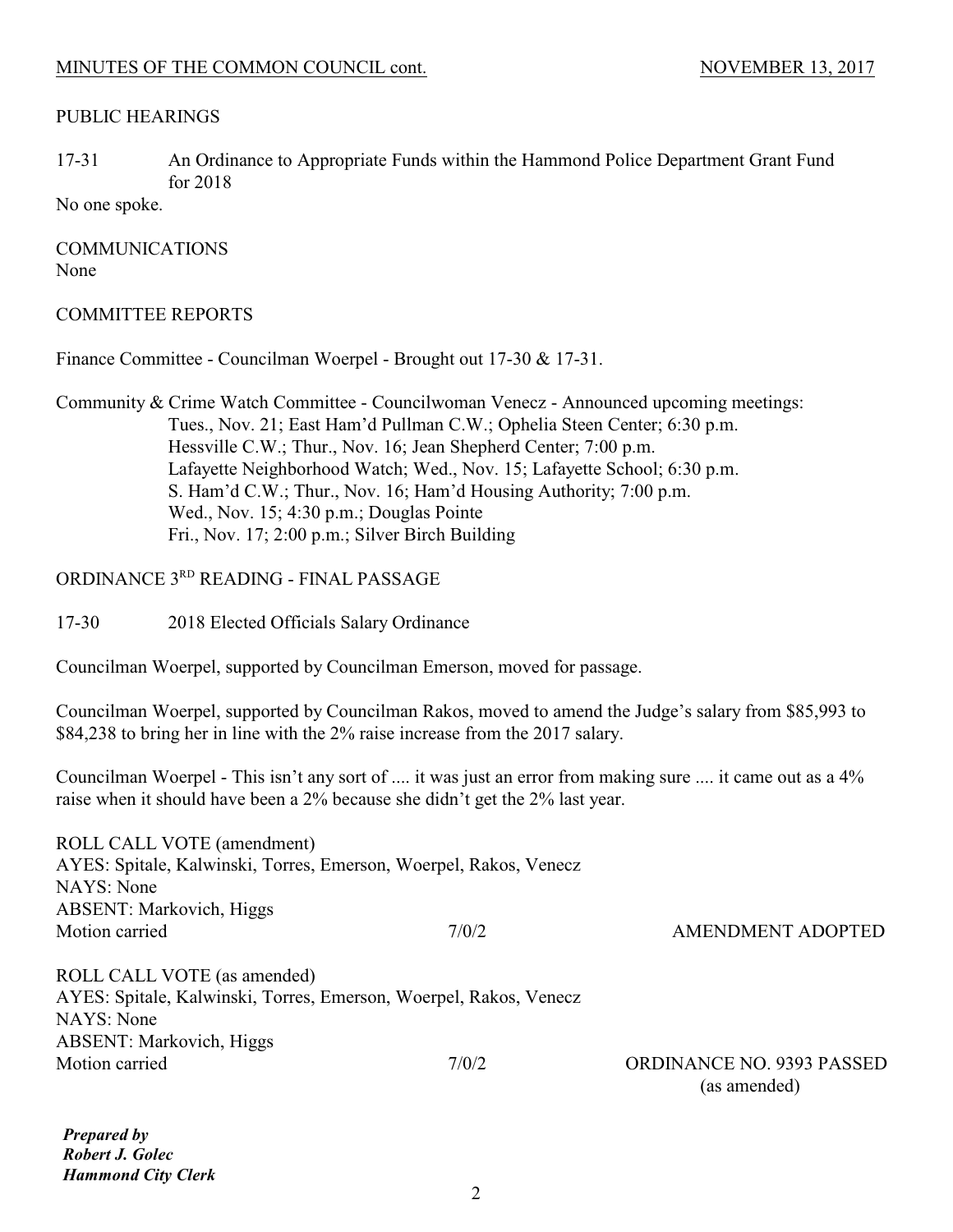# ORDINANCE 3RD READING - FINAL PASSAGE cont.

17-31 An Ordinance to Appropriate Funds within the Hammond Police Department Grant Fund for 2018

Councilman Spitale, supported by Councilman Emerson, moved for passage.

Councilman Spitale - Indiana Criminal Justice Institute has awarded the city of Hammond, Police Department, \$93,500 from Operation Pullover Grant and \$12,500 for Pedestrian Bicycle Safety Grant.

ROLL CALL VOTE (passage) AYES: Spitale, Kalwinski, Torres, Emerson, Woerpel, Rakos, Venecz NAYS: None ABSENT: Markovich, Higgs Motion carried  $7/0/2$  ORDINANCE NO. 9394 PASSED

## INTRODUCTION OF ORDINANCES

17-32 Creating a New Non Reverting Fund (Fund #205) for Park Department Donations

Councilman Woerpel, supported by Councilman Spitale, moved the proposed ordinance to  $1<sup>st</sup>$  and  $2<sup>nd</sup>$  reading and referred it to the Council as a Whole Committee. AYES: ALL

17-33 Creating a New Fund (Fund #256) for the City of Hammond Police Department for DUI Task Force Funds

Councilman Spitale, supported by Councilman Emerson, moved the proposed ordinance to  $1<sup>st</sup>$  and  $2<sup>nd</sup>$  reading and referred it to the Finance Committee. AYES: ALL

## RESOLUTIONS

17R-34 Authorizing the Hammond Fire Department to Apply for the 2017 Assistance to Firefighter (AFG) Grant for MDT's

Councilman Rakos, supported by Councilman Woerpel, moved for adoption.

Councilman Rakos - This is a ... the Fire Department is applying for a grant to get mobile data terminals in their units. It's something that the police have used for many years and it would be very helpful to them. They'll be able to, especially with the Lake County dispatch system, they'll be able to get all the information in the rigs while they're responding and make it a safer situation.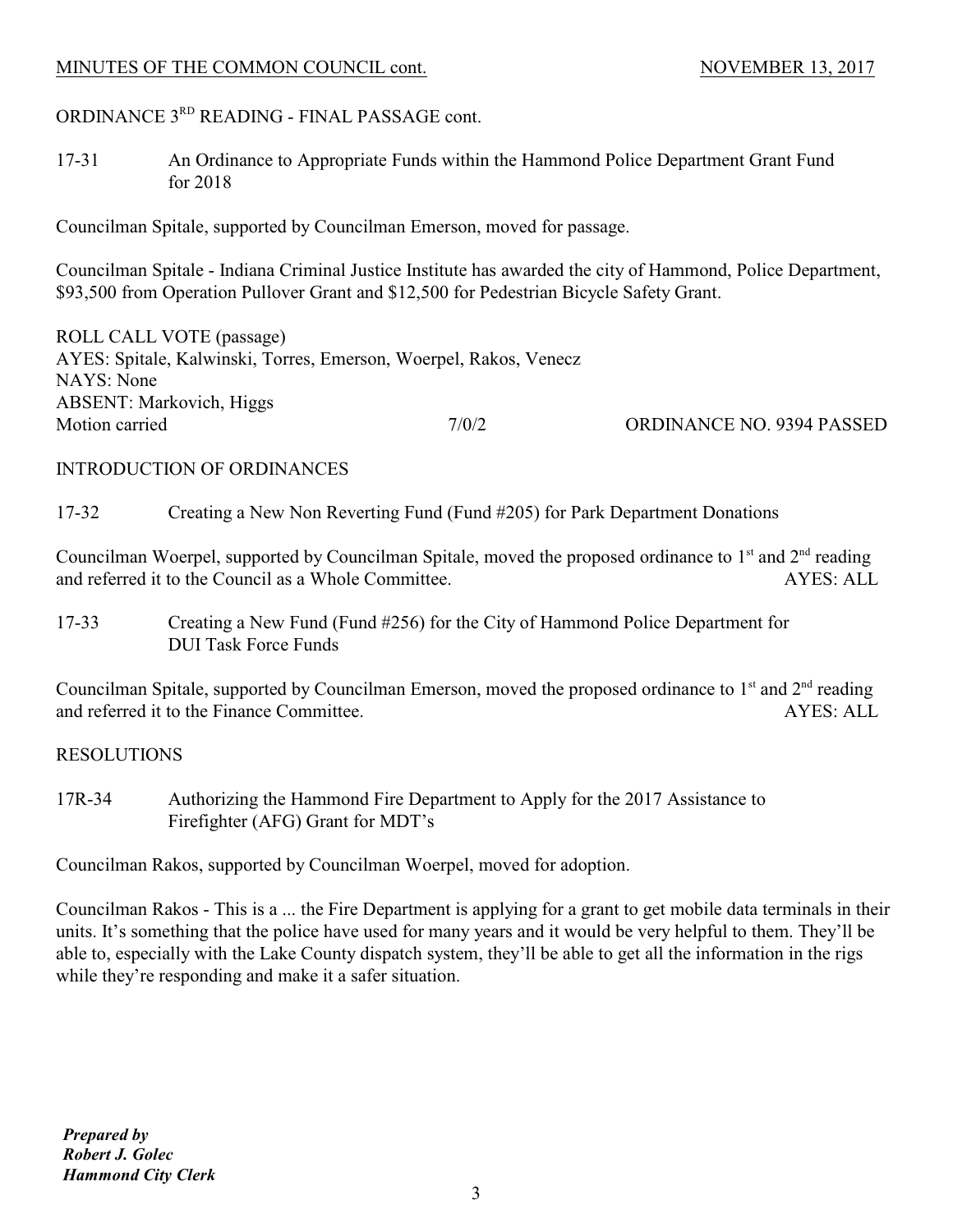RESOLUTIONS cont.

| ROLL CALL VOTE (adoption)<br>AYES: Spitale, Kalwinski, Torres, Emerson, Woerpel, Rakos, Venecz |       |                                   |
|------------------------------------------------------------------------------------------------|-------|-----------------------------------|
| NAYS: None                                                                                     |       |                                   |
| <b>ABSENT: Markovich, Higgs</b>                                                                |       |                                   |
| Motion carried                                                                                 | 7/0/2 | <b>RESOLUTION NO. R34 ADOPTED</b> |
|                                                                                                |       |                                   |

NEW AND UNFINISHED BUSINESS

Councilman Kalwinski, supported by Councilman Woerpel, moved to suspend the rules to bring out 17R-35 for consideration.

| ROLL CALL VOTE (suspend rules)                                    |       |                        |
|-------------------------------------------------------------------|-------|------------------------|
| AYES: Spitale, Kalwinski, Torres, Emerson, Woerpel, Rakos, Venecz |       |                        |
| NAYS: None                                                        |       |                        |
| <b>ABSENT: Markovich, Higgs</b>                                   |       |                        |
| Motion carried                                                    | 7/0/2 | <b>RULES SUSPENDED</b> |
|                                                                   |       |                        |

17R-35 A Resolution to Re-appoint Miriam Soto-Pressley to the Hammond Redevelopment Commission

Councilman Kalwinski, supported by Councilman Spitale, moved for adoption.

Councilman Kalwinski - As most of us know, Ms. Pressley has been on the Redevelopment Commission for five or better years now and has been doing a good job and has been re-appointed annually for that amount of time. So we're looking for another annual reappointment for the position for 2018.

ROLL CALL VOTE (adoption) AYES: Spitale, Kalwinski, Torres, Emerson, Woerpel, Rakos, Venecz NAYS: None ABSENT: Markovich, Higgs Motion carried  $7/0/2$  RESOLUTION NO. R35 ADOPTED

Councilman Woerpel, supported by Councilman Rakos, moved to return to the regular order of business. AYES: ALL

Councilman Woerpel, supported by Councilman Rakos, moved to cancel the December 11<sup>th</sup> and December 25<sup>th</sup> meetings and reschedule for December 18<sup>th</sup>. AYES: ALL

Councilman Torres - A couple of weeks a go I was in a meeting with the residents of the Renaissance and before that a meeting across the street with the Hammond elderly and both times I was confronted by the seniors there about the needs of busses in our city. I know this is a sour topic in our city at this time but all I could tell them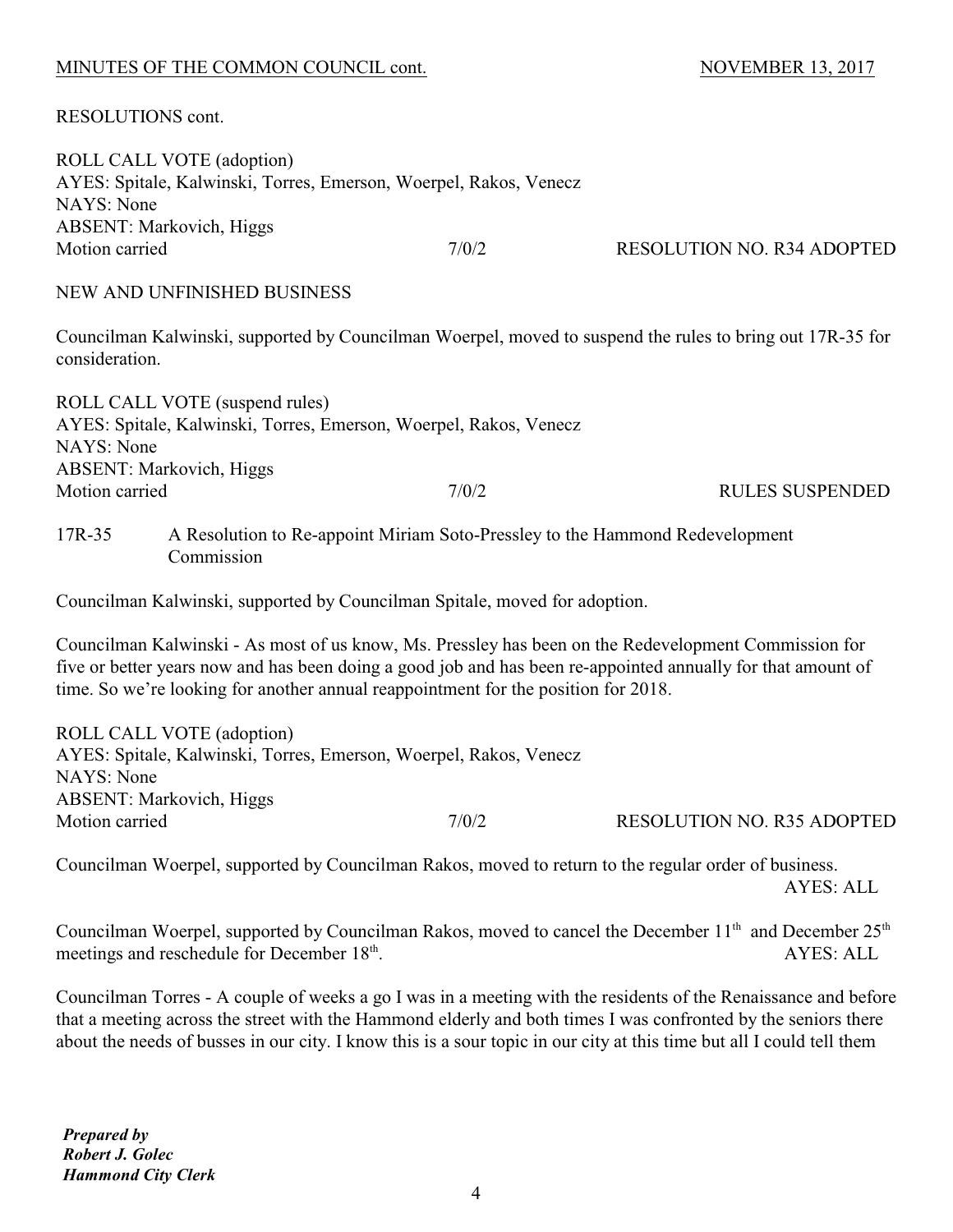## NEW AND UNFINISHED BUSINESS cont.

Councilman Torres cont. - was if it ever came up in council business I would gladly vote for them but there's a lot of seniors that just don't have cars and they have trouble doing their shopping, getting to doctor appointments, and just regular normal business. They don't have the luxury of affording a car either financially or because of their age they are unable to drive. So, I believe Teresa Torres is going to address this later on. I just wanted to say it so I don't have to address it later on. But that's how I stand on it for the record. There are certain pockets of our city that the seniors just don't have no way of getting around.

Councilman Woerpel - I believe I heard the Mayor on his radio program on Friday state that he committed \$50 thousand to a project, and Councilman Hamm, from the County Council, is in the audience if he'd like to speak on what he knows about it. If he would please.

Dave Hamm - Yes, I'd be happy to. I represent Whiting, Hammond and Munster on the County Council. In the most previous budget session we just committed \$150 thousand to Gary Public Transit System that not only will include the routes that are currently in effect but will actually add to them. I heard the same thing, Councilman, that the Mayor had committed. The Council President and I had a brief discussion on that. The Mayor has committed \$50 thousand so it's... I know what we did, it's already been passed and adopted. We will not only have the existing routes but they will be expanded. I'm happy to answer any questions for you.

Councilman Spitale - When will that start?

Dave Hamm - The money was committed to January 1<sup>st</sup> of 2018. We go through our budget cycle very similar to you, Councilman. So, we just adopted that about a month ago and those dollars are committed to being spent January  $1<sup>st</sup>$  of 2018, in a month and a half.

Councilman Woerpel - Those aren't the circle routes, as I think I heard the Mayor refer to it, to where they're just going around in a circle. Does that give service throughout...

Dave Hamm - Actually, throughout the County. As we were discussing the issue on the County Council floor, I saw two of the Gary Public Transits System busses going by the County Building. They go as far south as the County Building. So whatever routes exist, they are going to be expanded and they go as far as Crown Point. I do know that. Now, if they go any further south than that, I'm not sure. But, the existing routes will stay in effect and they will be expanded upon. Councilman Torres, I know that's a great concern to you. I've also talked to the Congressman, whatever South Shore Stations exist or are built, those will be included in the bus stops. So, we're gonna have busses and trains, and we'll have expanded routes.

Councilman Torres - Okay, I haven't heard the discussion on it, the dialogue. Is that going to be an every day service?

Dave Hamm - Yes.

Councilman Torres - Okay, \$50 thousand is a start, but is that enough?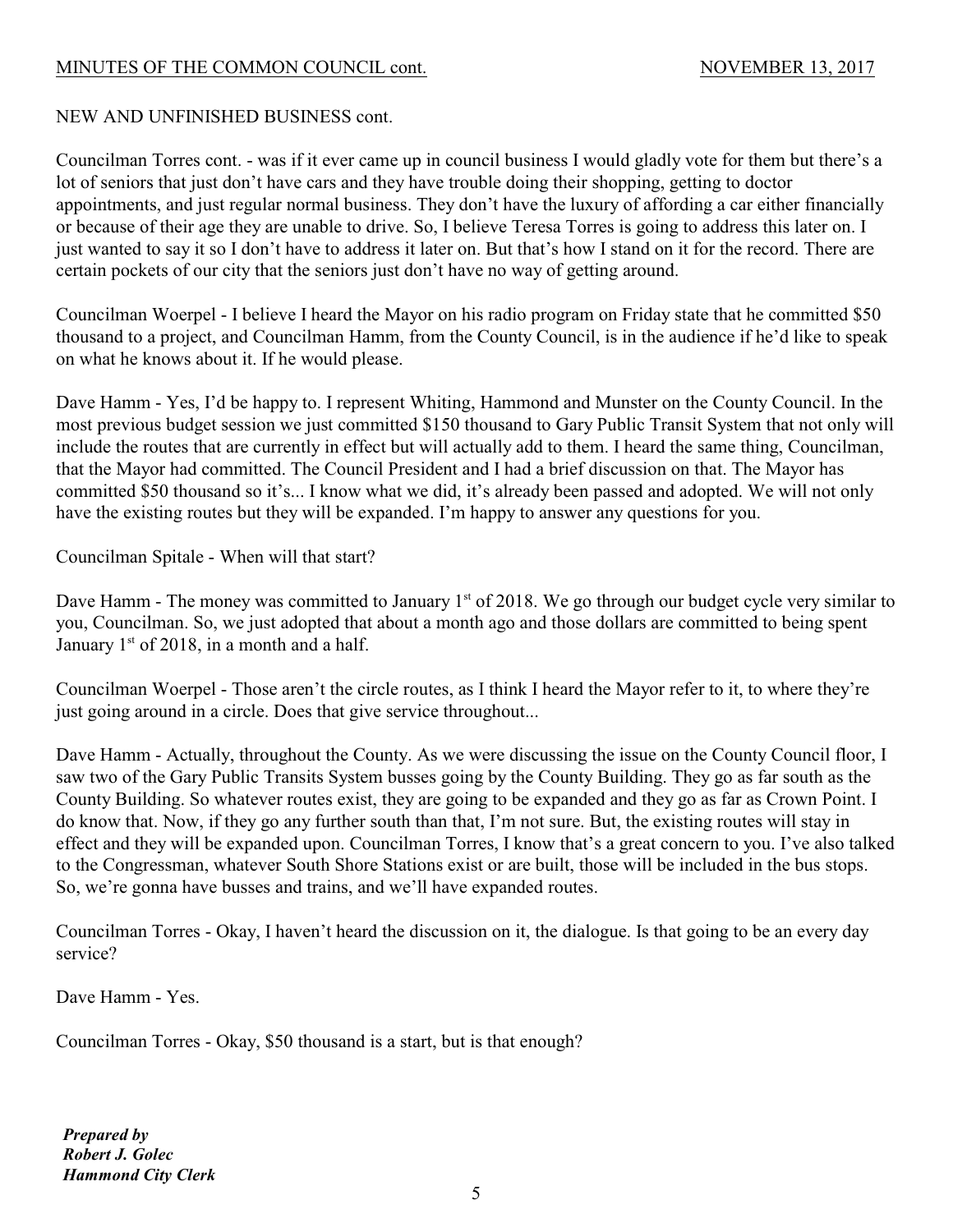# NEW AND UNFINISHED BUSINESS cont.

Dave Hamm - \$50 thousand from the Mayor, Councilman, \$150 thousand from the County. And prior to that we had given nothing. But, because of the dire straights they were in we sat down and talked to Mr. Price. \$150 thousand, he said that would keep the existing routes plus add. Since that time the Mayor of Hammond has added \$50 thousand. So, we're gonna have more routes than we currently have.

Councilman Torres - Okay, I need to talk to the Mayor on it then.

Dave Hamm - Councilman, I know you've got my number, call me anytime and I'll also share with you what the Congressman told me about the South Shore Stations and making them routes. If you have a stop that you would suggest, let me know and I'll get that through to Gary Public Transit.

Councilman Torres - Thank you.

Dave Hamm - You're more than welcome.

## PUBLIC EXPRESSION

Cindy Miller - Here regarding the Gary bus. Was told the #24 stop was in jeopardy of stopping on December the  $31<sup>st</sup>$  if it didn't get enough money. Went to meeting at the Hammond Library and has a petition to keep the #24 going through South Hammond, Highland and Munster with over 300 signatures.

Herlinda Oniedo - Is a senior and can't drive because of health reasons. Likes the sense of independence that the busses give. It allows her to shop and go to the festivals. The Purdue students also use the busses.

Teresa Torres - Director of Everybody Counts - Thanked Councilman Torres for his recognition of the importance of public transportation. There is a need for public transportation, and there have been some developments. The County Council has allocated money. We understand that the Mayor has also committed money. The problem is that's a one time shot and it's a band-aid. Until the city makes a commitment to the citizens there is no solution. It is temporary. Hammond needs to invest and recognize it is necessary.

Dave Hamm - The \$150 thousand from the County Council was plugged in from the general fund and it's not a one time thing. It's not gonna be taken away anymore than a raise would be taken away from an employee. It's built into our budget and that will remain there.